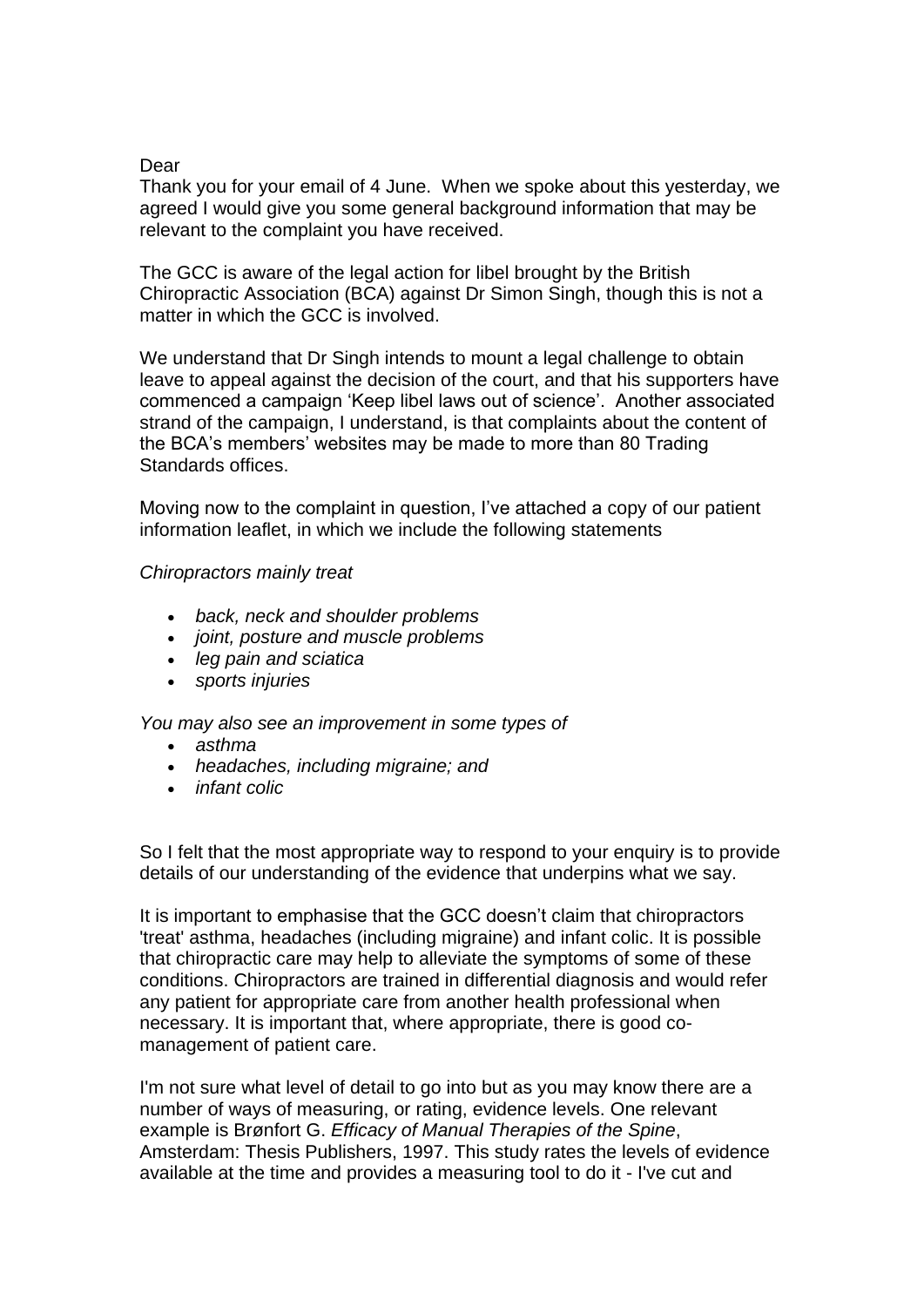pasted the 'ratings table' below for your information. If there's anything that's unclear please do get back to me.

The available evidence of the efficacy of the chiropractic contribution to the management of some types of asthma, migraine headache and infant colic is inconclusive (i.e. level D in the measuring tool used by Brønfort).

Further, with regard to some types of asthma:

- Brønfort concluded in 1997 that there is moderate evidence (Level B) that SMT is a non-efficacious therapy for chronic to moderately severe asthma in adults. There was insufficient data (Level D) to draw conclusions about the efficacy of spinal manipulative therapy (SMT) for other respiratory diseases (including childhood asthma)
- In 2001, Brønfort et al (see c. below) concluded that after three months of combining chiropractic SMT with optimal medical management for childhood asthma, the children rated their quality of life substantially higher and their asthma severity substantially lower. The observed improvements were thought unlikely to be as a result of the specific effects of chiropractic SMT alone, but other aspects of the clinical encounter that should not be dismissed readily.

So although some clinical trials had positive results there is insufficient data to make strong statements about efficacy. There is a higher level of available evidence (i.e. level B) with regard to some types of headache (such as tension-type and cervicogenic headache) and there appears to be a clinical advantage, of both SMT and exercises, both of which chiropractors use, compared to placebo and at least equivalence with commonly used therapies.

Other studies that you may find of interest and which appear to echo the evidence levels outlined in the paragraphs above are:

- a. Nielsen NH, Brønfort G, Bendix T. et al 1995. Chronic asthma and chiropractic spinal manipulation: a randomized clinical trial. Clin Exp Allergy Jan;25(1):80-8
- b. Balon J, Aker PD et al 1998. A comparison of active and simulated chiropractic manipulation as adjunctive treatment for childhood asthma. NEJM 339 (15): 1013-1020
- c. Brønfort G , Evans RL, Kubic P, Filkin P 2001. Chronic pediatric asthma and chiropractic spinal manipulation: a prospective clinical series and randomized pilot study. JMPT 24(6):369-77
- d. Brønfort G, Nilsson N, Haas M, Evans RL, Goldsmith CH, Assendelft WJJ, Bouter LM. Non-invasive physical treatments for chronic/recurrent headache. *Cochrane Database of Systematic Reviews* 2004, Issue 3 Art. No.: CD001878. DOI: 10.1002/14651858.CD001878.pub2
- e. Wiberg JMM, Nordsteen J, Nilsson N. 1999. The short-term effect of spinal manipulation in the treatment of infantile colic: a randomised controlled clinical trial with a blinded observer, JMPT 22 (8): 517-22.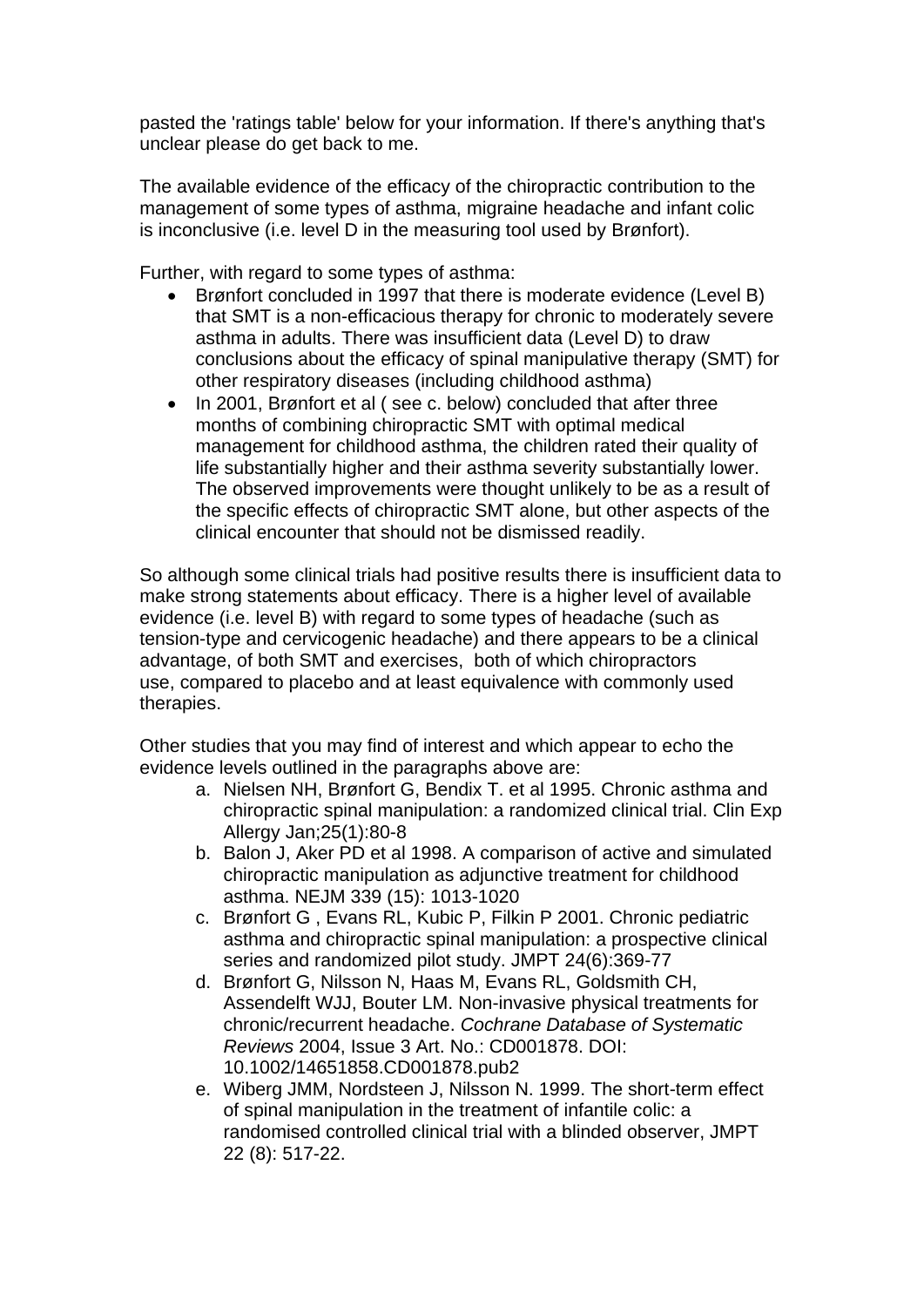This is not an exhaustive list but I do hope that this level of detail is helpful.

Please don't hesitate to contact me if you have any questions.

Yours sincerely

Margaret Coats

Chief Executive & Registrar

## **Levels of evidence (one definition of evidence ratings – there are others – but this one was used by Brønfort)**

| A | Strong evidence of<br>efficacy or inefficacy       | Must include two or more randomised<br>clinical trials (RCTs) with a validity score of<br>> 50 as well as clinically important and<br>statistically significant results                                                                                                             |
|---|----------------------------------------------------|-------------------------------------------------------------------------------------------------------------------------------------------------------------------------------------------------------------------------------------------------------------------------------------|
| B | Moderate evidence of<br>efficacy or inefficacy     | Must include one RCT with a validity score<br>of > 50 as well as clinically important and<br>statistically significant results                                                                                                                                                      |
| C | Limited evidence of<br>efficacy or inefficacy      | Must include one RCT with a validity score<br>of 21-49 as well as clinically important and<br>statistically significant results; or<br>Must include two or more RCTs with a<br>validity score of $> 20$ as well as clinically<br>important and statistically significant<br>results |
| D | Inconclusive evidence of<br>efficacy or inefficacy | Minimal standards for classification as<br>limited evidence were not met or the<br>evidence was conflicting                                                                                                                                                                         |

Levels of evidence which do not form the basis for efficacy determination

- a. One RCT with a validity score of > 20 and absence of statistically significant results
- b. Non-randomised comparative studies between current patients who did receive the experimental intervention and other patients (e.g. historical controls) who did not or who received another form of therapy and where otherwise incomparable
- c. Clinical case series without controls. These studies provide information about the outcome of a treatment, and if promising, may form the basis for other studies that can address efficacy. These studies may contain useful clinical information, although they constitute the lowest level of evidence since favourable treatment responses are often based on